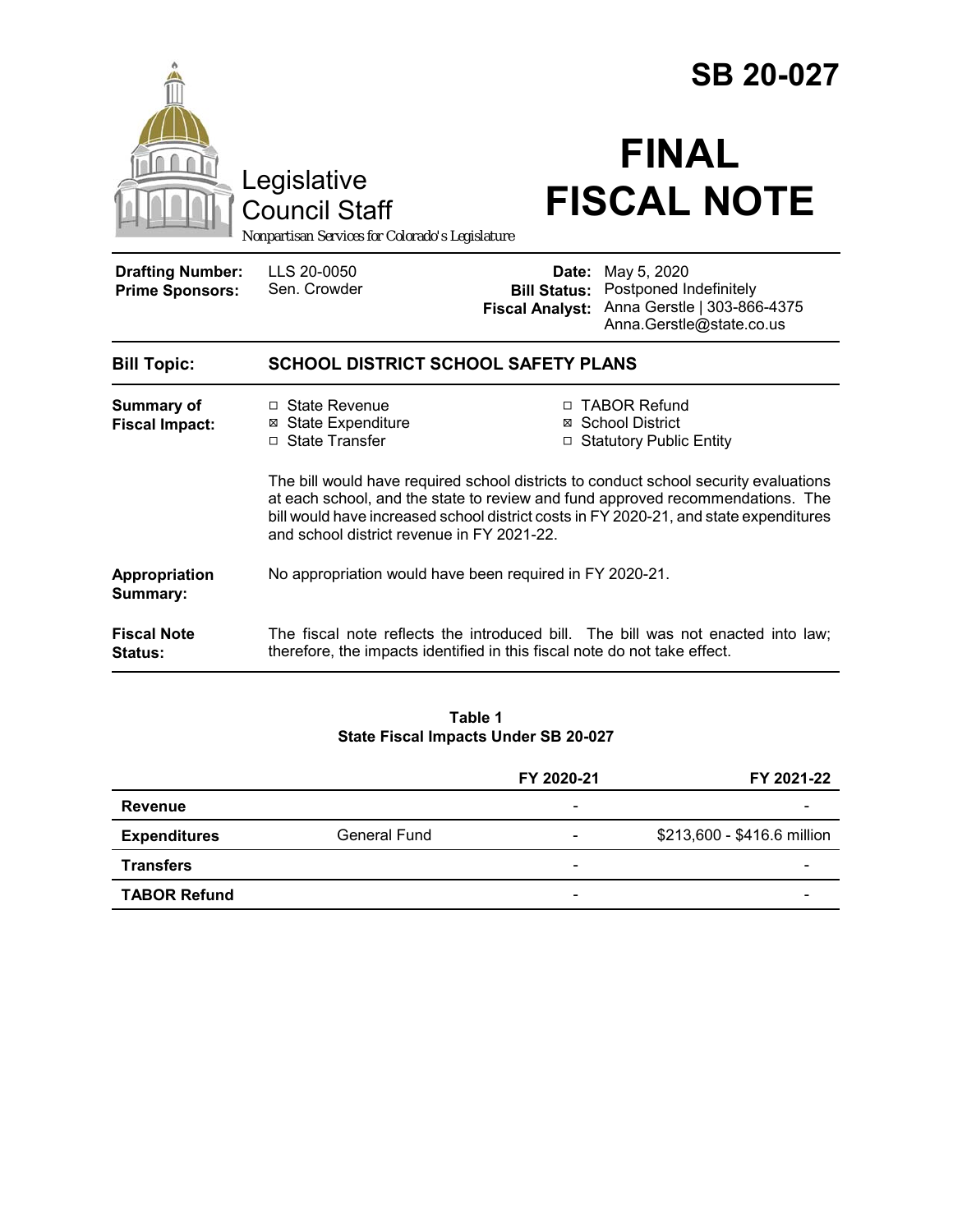May 5, 2020

### **Summary of Legislation**

The bill requires that each school district board of education contract with a safety specialist to evaluate and make recommendations regarding the safety of each school in the district. The safety specialist must be selected by January 2, 2021, and have security training and experience with securing facilities.

The safety specialist must present the evaluation and recommendations to the district school board by June 30, 2021. The district school board must vote on the recommendations and compile the recommendations into a report for the State Board of Education (SBE) by September 1, 2021.

The SBE must review each districts' recommendations and either approve or reject each one by December 1, 2021. For any approved recommendations, the SBE must provide funding to cover the costs of implementation. The SBE must report on approved recommendations by March 1, 2022. The bill is repealed July 1, 2022.

### **State Expenditures**

The bill increases state expenditures in the Colorado Department of Education (CDE) by at least \$213,600 and up to \$416.8 million in FY 2021-22. Costs are listed in Table 2 and discussed below. This analysis does not include any costs to review recommendations by or provide funding to state Charter School Institute schools.

|                                      | FY 2020-21               | FY 2021-22          |
|--------------------------------------|--------------------------|---------------------|
| <b>Department of Education</b>       |                          |                     |
| <b>Contracted Consultant</b>         | $\overline{\phantom{0}}$ | at least \$213,600  |
| <b>Funding for Approved Projects</b> | -                        | up to \$416,566,814 |
| <b>Total Cost</b>                    |                          | up to \$416,780,414 |

#### **Table 2 Expenditures Under SB 20-027**

**SBE review.** CDE is required to review the recommendations submitted by school districts between September and December, 2021. The department will hire a one-time consultant to complete the required review, at a rate of \$150 per hour. Assuming the consultant will spend 8 hours on each of the 178 school districts, the cost is \$213,600.

**Funding for approved projects.** The total amount of funding for approved projects is at the discretion of the General Assembly; the amount appropriated will impact which and how many projects are approved by the SBE.

The cost of implementing approved recommendations will vary by district. For comparison purposes, the School Safety Disbursement grants average \$705,263 for districts, and BEST Security and Safety grants average \$1.0 million for districts and \$635,000 for individual schools. Assuming that districts receive a maximum of three projects approved (one at the level of each comparison program), costs for approved projects may be up to \$416.6 million.